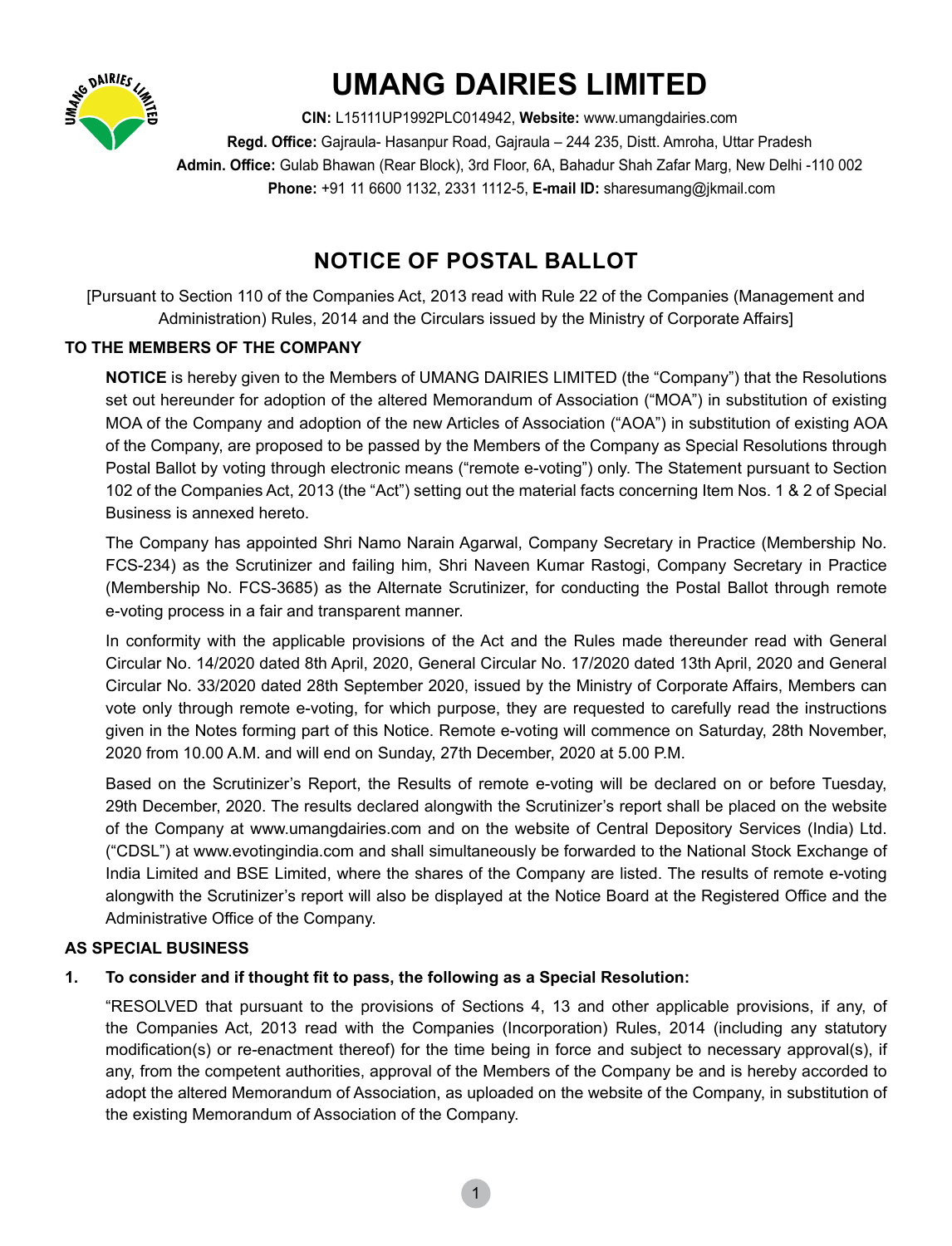RESOLVED further that the existing Clauses III and IV of the Memorandum of Association of the Company be and are hereby altered in the following manner:

- (a) The heading of the existing Clause III be substituted and divided into two parts as under:
	- Clause III. A. The objects to be pursued by the Company on its incorporation are:
	- Clause III. B. Matters which are necessary for furtherance of objects specified in Clause III A are:
- (b) Sub-clauses 1 to 3 of existing Clause III A be retained under Clause III A and new Sub-clause 4 be inserted after Sub-clause 3 under Clause III A.
- (c) Sub-clauses 1 to 27 of existing Clause III B and Sub-clauses 1 to 41 of existing Clause III C be substituted with new Sub-clauses 1 to 63 under Clause III B.
- (d) The existing Clause IV be substituted with the following new Clause IV:
	- IV. The liability of the members is limited and this liability is limited to the amount unpaid, if any, on the shares held by them.

 RESOLVED further that the Board of Directors of the Company including Committee thereof as authorised by the Board and Shri Sandeep Bhalla, Manager and Shri Pankaj Kamra, Company Secretary of the Company, be and are hereby authorised severally to do and perform all such acts, deeds, matters and things as may be necessary, proper or expedient and to settle any questions, difficulty or doubts that may arise in regard thereto, without requiring to seek any such further consent or approval of the Members of the Company or otherwise, including acceptance of any changes as may be suggested by the Registrar of Companies and/or any other competent authority, for the purpose of giving effect to this Resolution."

#### **2. To consider and if thought fi t to pass, the following as a Special Resolution:**

 "RESOLVED that pursuant to the provisions of Sections 5, 14 and other applicable provisions, if any, of the Companies Act, 2013 read with the Companies (Incorporation) Rules, 2014 (including any statutory modification(s) or re-enactment thereof) for the time being in force and subject to necessary approval(s), if any, from the competent authorities, approval of the Members of the Company be and is hereby accorded for adoption of new Articles of Association, as uploaded on the website of the Company, in substitution of the existing Articles of Association of the Company.

 RESOLVED further that the Board of Directors of the Company including Committee thereof as authorised by the Board and Shri Sandeep Bhalla, Manager and Shri Pankaj Kamra, Company Secretary of the Company, be and are hereby authorised severally to do and perform all such acts, deeds, matters and things as may be necessary, proper or expedient and to settle any questions, difficulty or doubts that may arise in regard thereto, without requiring to seek any such further consent or approval of the Members of the Company or otherwise, including acceptance of any changes as may be suggested by the Registrar of Companies and/or any other competent authority, for the purpose of giving effect to this Resolution."

**Regd. Office:** By Order of the Board Gajraula Hasanpur Road **For Umang Dairies Limited** For Umang Dairies Limited Gajraula - 244235 Distt. Amroha (Uttar Pradesh) Pankaj Kamra

Date: 20th November 2020

Company Secretary

2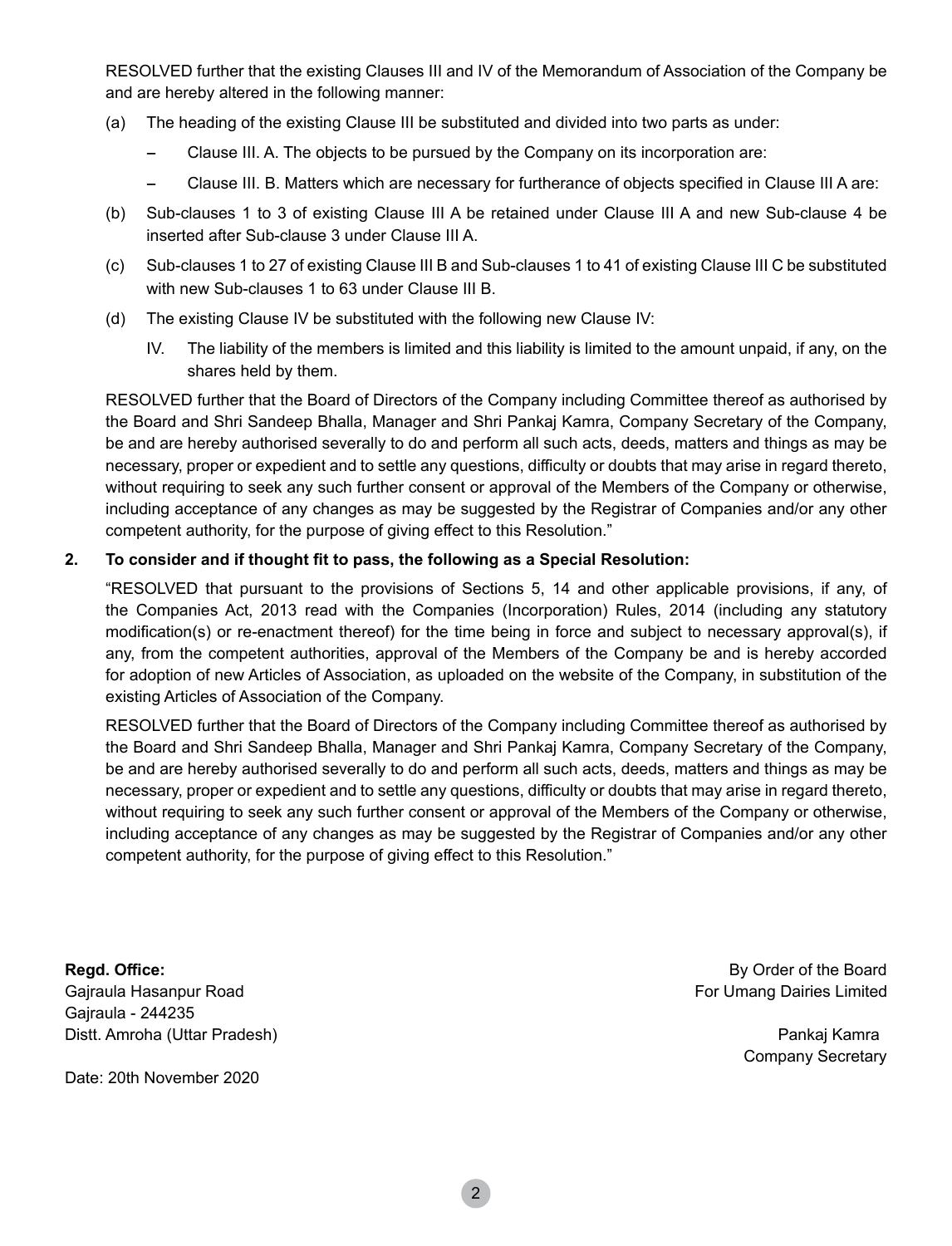## **NOTES:**

- 1. Statement pursuant to Section 102 of the Companies Act, 2013 (the "Act") setting out material facts concerning Item Nos. 1 & 2 of Special Business of Notice of Postal Ballot is annexed herewith.
- 2. In conformity with the applicable provisions of the Act and the Rules made thereunder read with General Circular No. 14/2020 dated 8th April, 2020, General Circular No. 17/2020 dated 13th April, 2020 and General Circular No. 33/2020 dated 28th September 2020 issued by the Ministry of Corporate Affairs ("MCA Circulars"), the Notice of Postal Ballot is being sent only through electronic mode to those Members whose names appear in the Register of Members/List of Beneficial Owners as received from National Securities Depository Limited ("NSDL") and Central Depository Services (India) Limited ("CDSL") as on Friday, 20th November, 2020 ("cutoff date") and who have registered their e-mail addresses with the MAS Services Ltd., Registrar and Share Transfer Agent (RTA) of the Company or the Depository Participant(s). In terms of the said MCA Circulars, the requirement of sending the physical Notice of Postal Ballot alongwith the Postal Ballot Form in physical form has been dispensed with till 31st December 2020. Accordingly, the Company will not be despatching physical copies of Notice of Postal Ballot and Postal Ballot Form to any Member.
- 3. Members holding shares in physical mode and who have not updated their email addresses with the Company are requested to update their email addresses by writing to the Company at sharesumang@jkmail.com along with the copy of the signed request letter mentioning their name, folio no. and address, self-attested copy of the PAN Card, and self-attested copy of any document (eg.: Aadhar Card, Driving License, Election Identity Card, Passport) in support of the address of the Member. Members holding shares in dematerialised mode are requested to register/update their email addresses with the relevant Depository Participant(s). In case of any queries/difficulties in registering the e-mail address, Members may write to sharesumang@jkmail.com.
- 4. Voting rights of the Members shall be in proportion to their shares of the paid-up equity share capital of the Company as on the cut-off date i.e. Friday, 20th November 2020 and only those Members whose names are recorded in the Register of Members of the Company or in the Register of Beneficial Owners maintained by the Depositories as on the cut-off date will be entitled to cast their votes. A person who is not a Member as on a cut-off date should treat the Notice for information purpose only.
- 5. Pursuant to the provisions of Section 110 and other applicable provisions, if any, of the Act read with the Companies (Management and Administration) Rules, 2014, assent or dissent of the Members of the Company in respect of the special resolutions contained in the Notice of Postal Ballot dated 20th November 2020 is being taken through remote e-voting.
- 6. Voting Rights in the Postal Ballot cannot be exercised by a proxy.
- 7. The Scrutinizer's decision on the validity of the votes cast through Postal Ballot will be final.
- 8. The results of the Postal Ballot shall be declared on or before 29th December 2020. The Resolutions set out in the Notice of Postal Ballot, if passed by requisite majority, shall be deemed to have been passed on the last date specified for remote e-voting i.e. 27th December 2020.
- 9. The Notice of Postal Ballot is available on the website of the Company at www.umangdairies.com and on the websites of the Stock Exchanges i.e. BSE Limited and National Stock Exchange of India Limited at www.bseindia.com and www.nseindia.com, respectively. Notice of Postal Ballot is also available on the website of CDSL at www.evotingindia.com.

#### 10. **Remote e-voting procedure:**

 In compliance with the provisions of Sections 108 and 110 of the Act read with relevant rules made thereunder, Regulation 44 of SEBI (Listing Obligations and Disclosure Requirements) Regulations, 2015 and MCA Circulars, the Company is pleased to provide remote e-voting facility to its Members, to enable them to cast their votes electronically instead of submitting the Postal Ballot Form physically. The Company has engaged the services of CDSL to provide remote e-voting facility to its Members. The detailed procedure with respect to remote e-voting is mentioned below:

3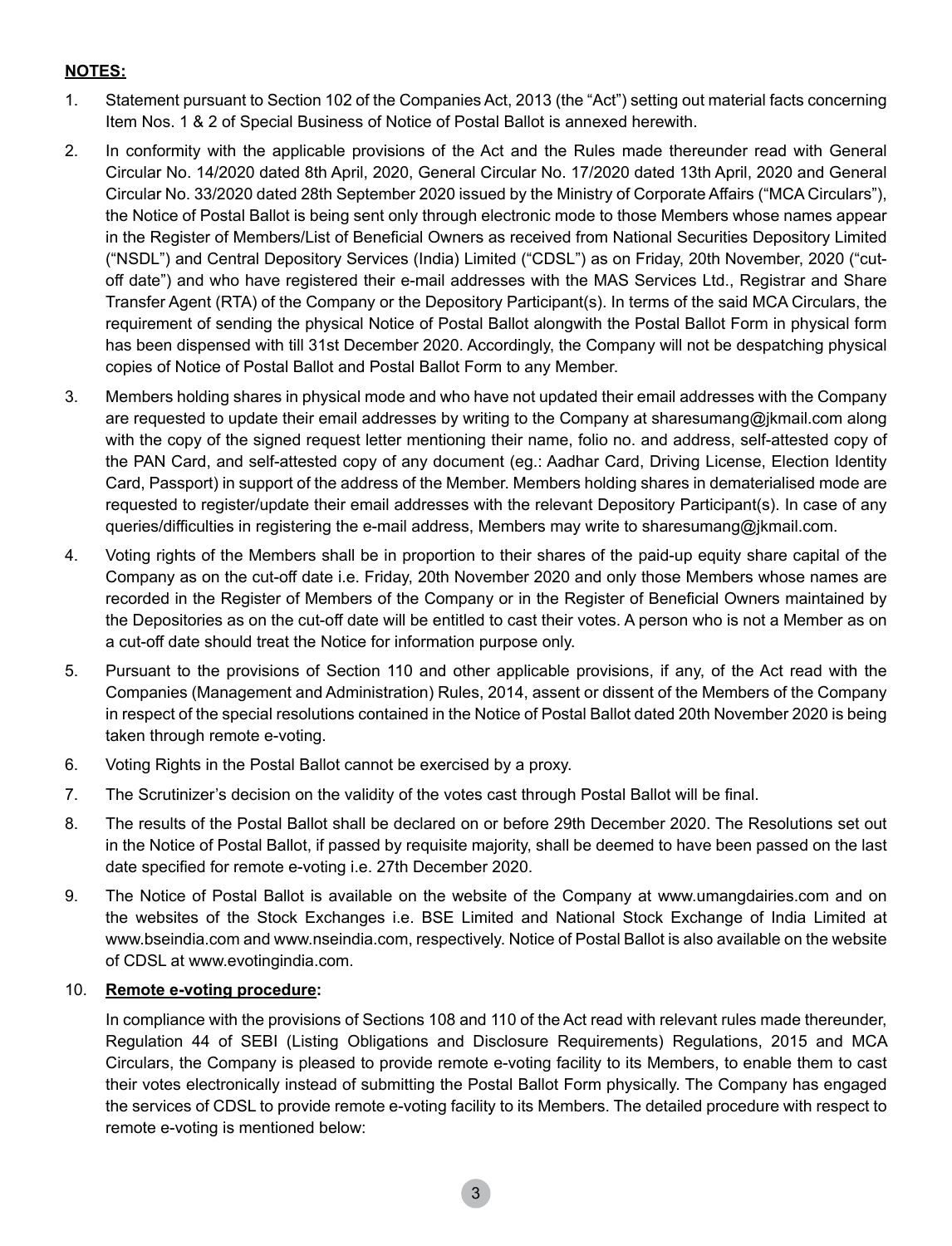#### **The instructions for Members with respect to remote e-voting are as under:**

- (i) The remote e-voting period begins on Saturday, 28th November 2020 from 10.00 A.M. and ends on Sunday, 27th December 2020 at 5.00 P.M. During this period, Members of the Company holding shares either in physical form or in dematerialized form, as on the cut-off date i.e. Friday, 20th November 2020, may cast their vote electronically. The remote e-voting module shall be disabled by CDSL for voting thereafter.
- (ii) The Members should log on to the e-voting website www.evotingindia.com.
- (iii) Click on "Shareholders/Members" module.
- (iv) Now Enter your User ID
	- a. For CDSL: 16 digits beneficiary ID.
	- b. For NSDL: 8 Character DP ID followed by 8 Digits Client ID.
	- c. Members holding shares in Physical Form should enter Folio Number registered with the Company.

OR

 Alternatively, if you are registered for CDSL's **EASI/EASIEST** e-services, you can log-in at https://www.cdslindia.com from Login - Myeasi using your login credentials. Once you successfully log-in to CDSL's **EASI/EASIEST** e-services, click on **e-Voting** option and proceed directly to cast your vote electronically.

- (v) Next enter the Image Verification as displayed and Click on Login.
- (vi) If you are holding shares in demat form and had logged on to www.evotingindia.com and voted on an earlier voting of any company, then your existing password is to be used.
- (vii) If you are a first time user, follow the steps given below:

| For Members holding shares in Demat Form and Physical Form |                                                                                     |
|------------------------------------------------------------|-------------------------------------------------------------------------------------|
| <b>PAN</b>                                                 | Enter your 10 digit alpha-numeric PAN issued by Income Tax Department (Applicable   |
|                                                            | for both demat Members as well as physical Members)                                 |
|                                                            | Members who have not updated their PAN with the Company/Depository                  |
|                                                            | Participant are requested to use the sequence number sent by Company/               |
|                                                            | MAS Services Ltd., Registrar and Share Transfer Agent (RTA) or contact              |
|                                                            | Company/RTA.                                                                        |
| Dividend Bank                                              | Enter the Dividend Bank Details or Date of Birth (in dd/mm/yyyy format) as recorded |
| <b>Details</b>                                             | in your demat account or in the Company records in order to login.                  |
| <b>OR</b>                                                  | If both the details are not recorded with the depository or Company, please<br>٠    |
| Date of Birth                                              | enter the Member ID/folio number in the Dividend Bank details field as              |
| (DOB)                                                      | mentioned in instruction (iv).                                                      |

- (viii) After entering these details appropriately, click on "SUBMIT" tab.
- (ix) Members holding shares in physical form will then directly reach the Company selection screen. However, Members holding shares in demat form will now reach 'Password Creation' menu wherein they are required to mandatorily enter their login password in the new password field. Kindly note that this password is to be also used by the demat holders for voting for resolutions of any other Company on which they are eligible to vote, provided that Company opts for e-voting through CDSL platform. It is strongly recommended not to share your password with any other person and take utmost care to keep your password confidential.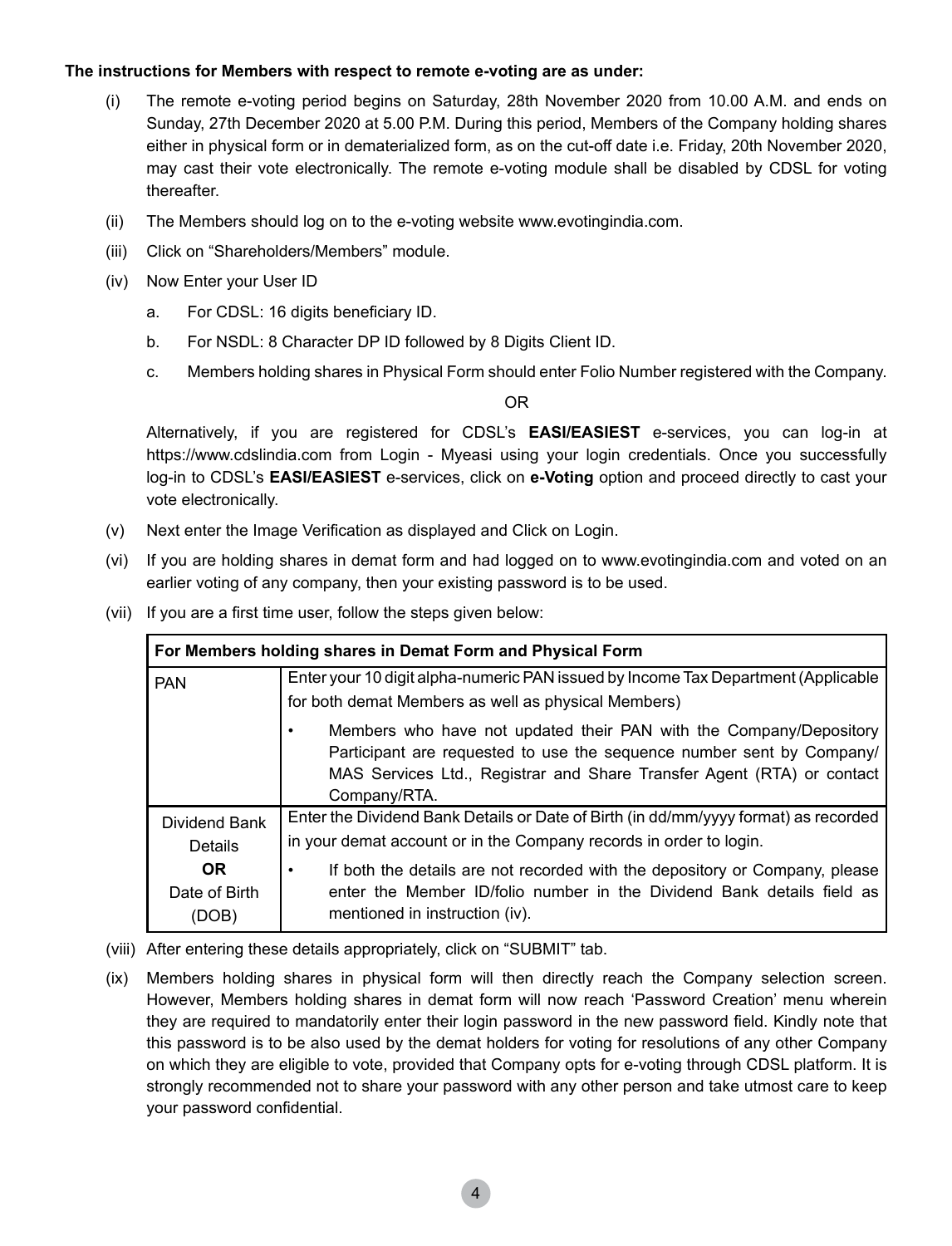- (x) For Members holding shares in physical form, the details can be used only for e-voting on the resolutions contained in this Notice.
- (xi) Click on the EVSN of Umang Dairies Limited.
- (xii) On the voting page, you will see "RESOLUTION DESCRIPTION" and against the same the option "YES/ NO" for voting. Select the option YES or NO as desired. The option YES implies that you assent to the Resolution and option NO implies that you dissent to the Resolution.
- (xiii) Click on the "RESOLUTIONS FILE LINK" if you wish to view the entire Resolution details.
- (xiv) After selecting the resolution you have decided to vote on, click on "SUBMIT". A confirmation box will be displayed. If you wish to confirm your vote, click on "OK", else to change your vote, click on "CANCEL" and accordingly modify your vote.
- (xv) Once you "CONFIRM" your vote on the resolution, you will not be allowed to modify your vote.
- (xvi) You can also take a print of the votes cast by clicking on "Click here to print" option on the Voting page.
- (xvii) If a demat account holder has forgotten the changed login password then enter the User ID and the image verification code and click on Forgot Password & enter the details as prompted by the system.
- (xviii) Members can also cast their vote using CDSL's mobile app m-Voting available for android based mobiles. The m-Voting app can be downloaded from Google Play Store. Apple and Windows phone users can download the app from the App Store and the Windows Phone Store respectively. Please follow the instructions as prompted by the mobile app while voting on your mobile.

#### (xix) **Note for Non – Individual Members and Custodians**

- Non-Individual Members (i.e. other than Individuals, HUF, NRI etc.) and Custodian are required to log on to www.evotingindia.com and register themselves as Corporates.
- A scanned copy of the Registration Form bearing the stamp and sign of the entity should be emailed to helpdesk.evoting@cdslindia.com.
- After receiving the login details a Compliance User should be created using the admin login and password. The Compliance User would be able to link the account(s) for which they wish to vote on.
- The list of accounts linked in the login should be mailed to helpdesk.evoting@cdslindia.com and on approval of the accounts they would be able to cast their vote.
- A scanned copy of the Board Resolution and Power of Attorney (POA) which they have issued in favour of the Custodian, if any, should be uploaded in PDF format in the system for the scrutinizer to verify the same.
- Alternatively Non-Individual Members are required to send the relevant Board Resolution/ Authority letter etc. together with attested specimen signature of the duly authorized signatory who are authorized to vote, to the Scrutinizer and to the Company at the email address, sharesumang@jkmail.com, if they have voted from individual tab & not uploaded same in the CDSL e-voting system for the scrutinizer to verify the same.
- (xx) If you have any queries or issues regarding remote e-voting, you may refer the Frequently Asked Questions ("FAQs") and e-voting manual available at www.evotingindia.com, under help section or write an email to helpdesk.evoting@cdslindia.com or contact Shri Nitin Kunder (022-23058738), Shri Rakesh Dalvi (022-23058542) or Shri Mehboob Lakhani (022-23058543).

 All grievances connected with the facility for voting by electronic means may be addressed to Shri Rakesh Dalvi, Manager, Central Depository Services (India) Limited, A Wing, 25th Floor, Marathon Futurex, Mafatlal Mill Compounds, N M Joshi Marg, Lower Parel (East), Mumbai-400013 or send an email to helpdesk.evoting@cdslindia.com or call on 022- 23058738 / 022-23058542/43.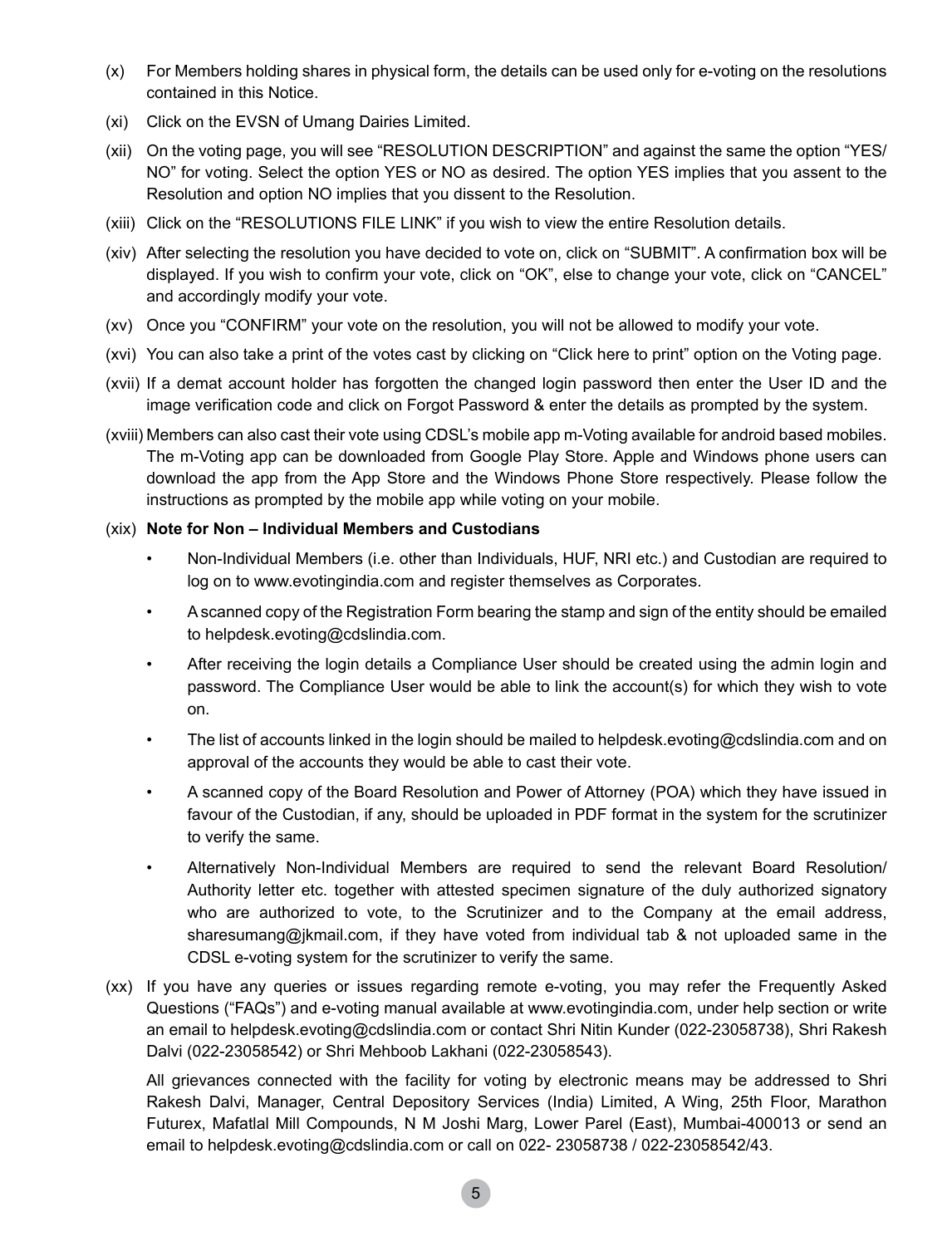# **STATEMENT PURSUANT TO SECTION 102 OF THE COMPANIES ACT, 2013**

Annexed to the Notice of Postal Ballot dated 20th November 2020

# **Item No. 1**

The Company was incorporated on 2nd December 1992 with the main object to carry on the business as manufactures, distributors, importers and exporters of and dealers in milk, butter, ghee, cheese, cream and all types of milk products and other related products and food preparations and certain other objects.

The existing Memorandum of Association ("MOA") was adopted by the Company at the time of its incorporation in 1992 and is based on the provisions of the erstwhile Companies Act, 1956. Subsequently, some of the clauses were amended/inserted, from time to time, to cater to specific requirements. Consequent to the enactment of the Companies Act, 2013 (the "Act"), the structure/format of the MOA has undergone change, which requires alteration of several clauses of existing MOA of the Company.

Further, over the years, there have been significant developments/changes in technology, business practices, economic and commercial environment, both at the international and domestic level, which have led to emergence of various new business opportunities, both in manufacturing and service sectors.

Accordingly, the Board of Directors of the Company ("the Board") at its meeting held on 26th October 2020, recommended for approval of the Members for adoption of altered MOA in substitution of existing MOA with amendment in existing Clauses III and IV of the MOA of the Company, so as to make it consistent and align it with the provisions of the Act and also enable the Company to explore various suitable business opportunities and carry on such other businesses to expand its area of operations.

Brief highlights of alterations proposed in the MOA are as follows:

- a. Existing Clause III of MOA of the Company is substituted and divided into two parts (i) Clause III. A. The objects to be pursued by the Company on its incorporation; and (ii) Clause III. B. Matters which are necessary for furtherance of objects specified in Clause III A;
- b. Sub-clauses 1 to 3 of existing Clause III A are retained under Clause III A and new sub-clause 4 is inserted after sub-clause 3 under Clause III A;
- c. Sub-clauses 1 to 27 of existing Clause III B and Sub-clauses 1 to 41 of existing Clause III C be substituted with new sub-clauses 1 to 63 under Clause III B; and
- d. Clause IV is substituted to clarify that the liability of the Members is limited to the amount unpaid, if any, on the shares held by them. This has been done in conformity with the provisions of the Act.

 Copy of the proposed MOA is available on the website of the Company at www.umangdairies.com and is also available for inspection by the Members at the Registered Office/Administrative Office of the Company on any working day between 2.00 P.M. to 4.00 P.M. upto the last date of exercising the remote e-voting by Members i.e. 27th December 2020.

 As per the provisions of Section 13 and other applicable provisions, if any, of the Act read with the Companies (Incorporation) Rules, 2014, approval of the Members of the Company by way of Special Resolution is required for adoption of altered MOA in substitution of existing MOA.

Accordingly, the Board recommends the aforesaid Resolution for approval by the Members as a Special Resolution.

None of the Directors or Key Managerial Personnel of the Company and/or their relatives, except to the extent of their shareholding in the Company, if any, is concerned or interested, financially or otherwise, in the aforesaid Special Resolution.